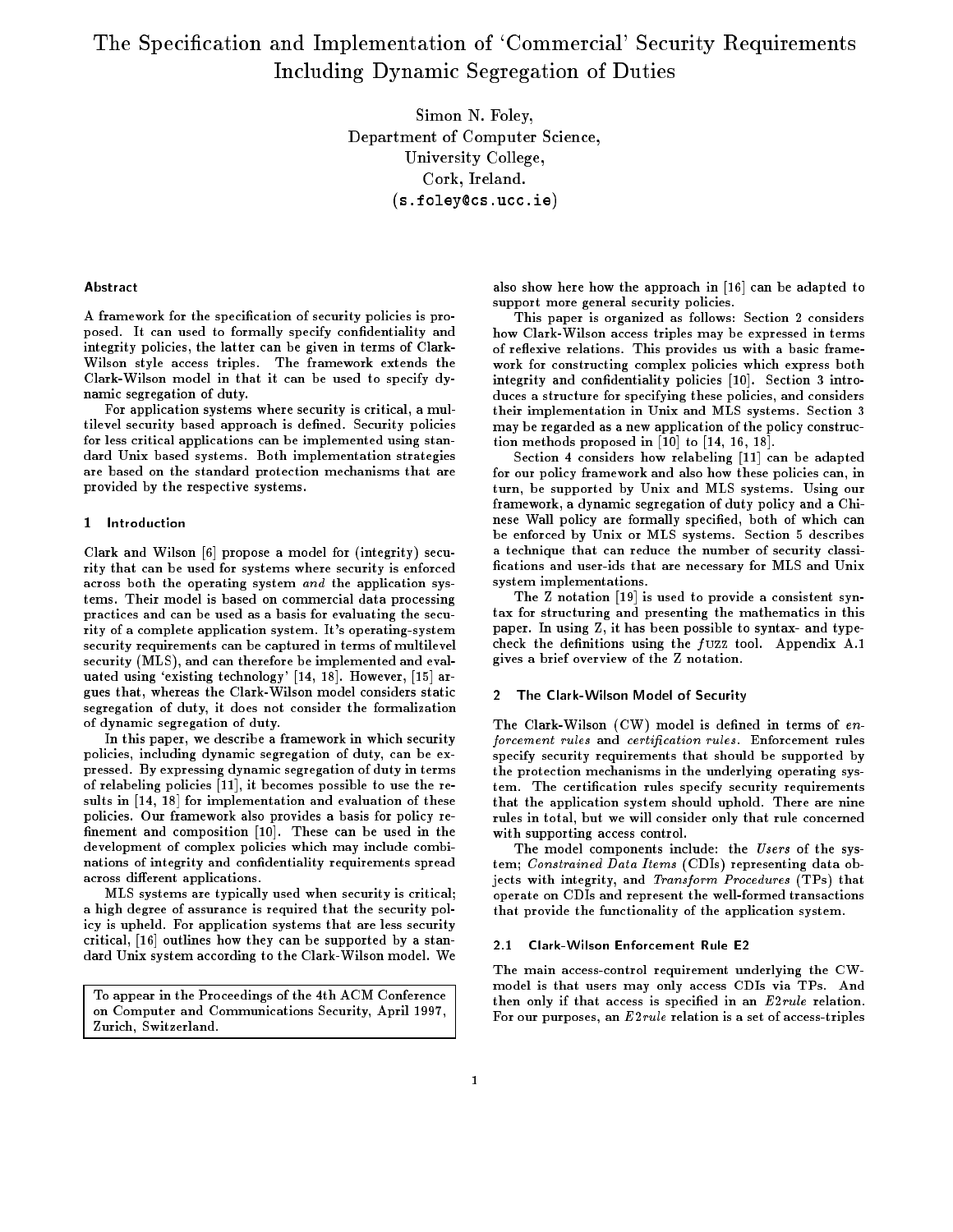configured for a particular application system. An accesstriple, given as  $(u, t, c)$ , is interpreted to mean that the user  $u$  may use the TP  $t$  to access the CDI  $c$ . The set of all possible access triple relations is defined to be  $\mathcal{AT}[C]$ , where (generic)  $\it C$  represents the identifiers used for users, TPs and CDIs.

$$
\mathcal{A}T[C] == \{T : \mathbb{P}(C \times C \times C) \mid (\forall u, u', t, c, c' : C \bullet
$$
  

$$
((u, t, c) \in T \land (u', t, c') \in T) \Rightarrow (u, t, c') \in T) \}
$$

We make an assumption that if a user  $u$  may invoke TP  $t$ , then that user may access (using t) any CDI that is accessible by  $TP$  t. This specification for access triple relations deviates slightly from the usual definition [6]. We use it because it leads to a simpler exposition of the results in this paper, but it in no way restricts it's application. By making additional instantiations, or copies, of TPs one can encode the access triples proposed in [6] as components of  $AT$ .

Example 1 Under the Unix system, a user smith may modify the file of login passwords  $(\text{password})$  only via a trusted function which we call *chpass*. This could be specified by the access triple relation:

$$
PassTrips == \{(smith, chpass, passwd)\}
$$

Similarly, in an inventory management system, the clerk  $s$ mith may post only (incoming) invoices to the invoice file  $(CDI \text{ invs})$  using the TP posti. The clerk jones may file only (incoming) consignment notes to the consignments file using TP postc.

$$
ClerkTrips == \{(smith, posti, invs), (jones, postc, cons)\}
$$

This is an example of static segregation of duty.  $\Delta$ 

# 2.2 Access Triples and Reflexive Relations

An access triple  $(u, t, c)$  may be viewed in terms of a nontransitive ordering:  $u$  may access  $t$  and  $t$  may access  $c$ , but u may not (directly) access c. In this section we describe how relations from  $AT$  may be expressed as reflexive (binary) ordering relations. There are a number of advantages to taking this approach. In particular, reflexive relations become convenient abstractions of existing security policies [10]. We can then compose and refine these policies and also systematically construct complex policies that express both condentiality and integrity requirements. Appendix A.2 defines the operators used in the construction of reflexive relations; the reader is referred to [10] for more details.

Reflexive relations are used to specify information flow policies. These policies define the different classes of information that can exist in a system and whether or not information may flow between these classes. In  $[10]$  we suggest that, in addition to considering the usual sensitivity levels such as secret and topsecret, we should also consider unique classes to represent signicant system components, such as users, objects, programs and database components. If we do this, classes can be used to represent TPs and CDIs. This approach is also suggested in [5]. The set of all reflexive relations between classes of (generic) type  $C$  is defined by  $\mathcal{R}[C]$ , where

$$
\mathcal{R}[C] == \{ R : C \leftrightarrow C \mid \text{id}(\text{dom } R \cup \text{ran } R) \subseteq R \}
$$

If  $R \in \mathcal{R}[C]$  and  $a \mapsto b \in R$ , then we say that a is less than, or equal to, b in R. If the notation  $A \rightsquigarrow B$  defines

a reflexive relation where all elements of  $A$  are less than all elements of  $B$ , then a simple multilevel-style policy can be specified as

 $\mathit{MLS} == \{\texttt{unclass}, \texttt{secret}\} \rightsquigarrow \{\texttt{secret}, \texttt{topsecret}\}$ 

The alphabet of a reflexive relation defines the components of that relation. For example, we have

# $\alpha\mathit{MLS} = \{\texttt{unclass}, \texttt{secret}, \texttt{topsecret}\}$

The set  $\mathcal{R}[C]$  forms a lattice under a partial ordering  $\sqsubseteq$ , and lowest upper bound operator  $\sqcap$ . Intuitively,  $R \sqsubseteq Q$ means that  $Q$  is no less restrictive than  $R$ , that is, any flow that is not allowed by  $R$  will also not be allowed by  $Q$ . We view an  $R \sqsubseteq Q$  relation as a refinement relation in the sense of  $[13]$ : the policy defined by Q is, in a security sense, an acceptable replacement for the policy  $R$ . Therefore, a system that is secure by policy  $Q$  is also secure by policy  $R$ . Since  $R \sqcap Q$  is a lowest upper bound on R and Q, then it is, in a security sense, an acceptable replacement for  $R$  and  $Q$ . Example 2 A reflexive relation specification for the simple password policy is:

$$
PassReln == \bot \{smith, chpass, passwd\} \newline \sqcap not(\{smith\} \leadsto \{passwd\})
$$

where  $\perp A$  gives the least restrictive policy with alphabet A. PassReln specifies that any flow is permitted, except from  $s$  smith to passwd. This implies that smith may not (directly) modify passwd. Note that information is permitted to flow from passwd to smith. <sup>4</sup>  $\wedge$ 

$$
\begin{bmatrix}\n[C] \overline{u} & \overline{u} & \overline{u} & \overline{u} & \overline{u} & \overline{u} \\
\overline{u} & \overline{u} & \overline{u} & \overline{u} & \overline{u} & \overline{u} & \overline{u} \\
\overline{u} & \overline{u} & \overline{u} & \overline{u} & \overline{u} & \overline{u} & \overline{u} \\
\overline{u} & \overline{u} & \overline{u} & \overline{u} & \overline{u} & \overline{u} & \overline{u} \\
\overline{u} & \overline{u} & \overline{u} & \overline{u} & \overline{u} & \overline{u} & \overline{u} \\
\overline{u} & \overline{u} & \overline{u} & \overline{u} & \overline{u} & \overline{u} & \overline{u} \\
\overline{u} & \overline{u} & \overline{u} & \overline{u} & \overline{u} & \overline{u} & \overline{u} \\
\overline{u} & \overline{u} & \overline{u} & \overline{u} & \overline{u} & \overline{u} \\
\overline{u} & \overline{u} & \overline{u} & \overline{u} & \overline{u} \\
\overline{u} & \overline{u} & \overline{u} & \overline{u} & \overline{u} \\
\overline{u} & \overline{u} & \overline{u} & \overline{u} & \overline{u} \\
\overline{u} & \overline{u} & \overline{u} & \overline{u} & \overline{u} \\
\overline{u} & \overline{u} & \overline{u} & \overline{u} & \overline{u} \\
\overline{u} & \overline{u} & \overline{u} & \overline{u} & \overline{u} \\
\overline{u} & \overline{u} & \overline{u} & \overline{u} & \overline{u} \\
\overline{u} & \overline{u} & \overline{u} & \overline{u} & \overline{u} \\
\overline{u} & \overline{u} & \overline{u} & \overline{u} & \overline{u} \\
\overline{u} & \overline{u} & \overline{u} & \overline{u} \\
\overline{u} & \overline{u} & \overline{u} & \overline{u} \\
\over
$$

Given an access-triple relation  $T$ , unzip( $T$ ) returns its equivalent reflexive relation. The policy not( $(usr(T) \setminus tp(T)) \rightsquigarrow$  $(cdi(T) \setminus tp(T)))$  specifies that information may not directly flow from (a class representing) a user to a CDI; however, for generality, the flow may be permitted if the user or CDI also corresponds to a TP. The policy  $\left| \ \right|$  { t :  $T \bullet \perp \{usr(t), tp(t), cdi(t) \}$  specifies that for each triple t, information may flow between all the triple's components. The policy unzip(T) is the least restrictive policy that enforces the flow restrictions of both these component policies. In this policy we permit direct flows from CDIs to users, however users must use TPs when modifying CDIs. If required, it is a straightforward process to compose this policy with a further policy specifying that information may not flow directly from CDIs to users.

**Example 3** From Examples 1 and 2, we have  $PassReln =$ unzip( $PassTrips$ ). The more restrictive policy ( $PassReln \sqcap$ not({ $passwd$ }  $\rightsquigarrow$  { $smith$ })) additionally specifies that information may not flow from passwd to smith. The policy (unzip(ClerkTrips)  $\sqcap MLS$ ) is an example of a combined integrity (ClerkTrips) and confidentiality ( $MLS$ ) policy.  $\wedge$ 

# 3 Developing Security Policies

Let ID represent the set of all possible users, TPs and CDIs. A security policy is defined in terms of a particular set of these entities ENTS.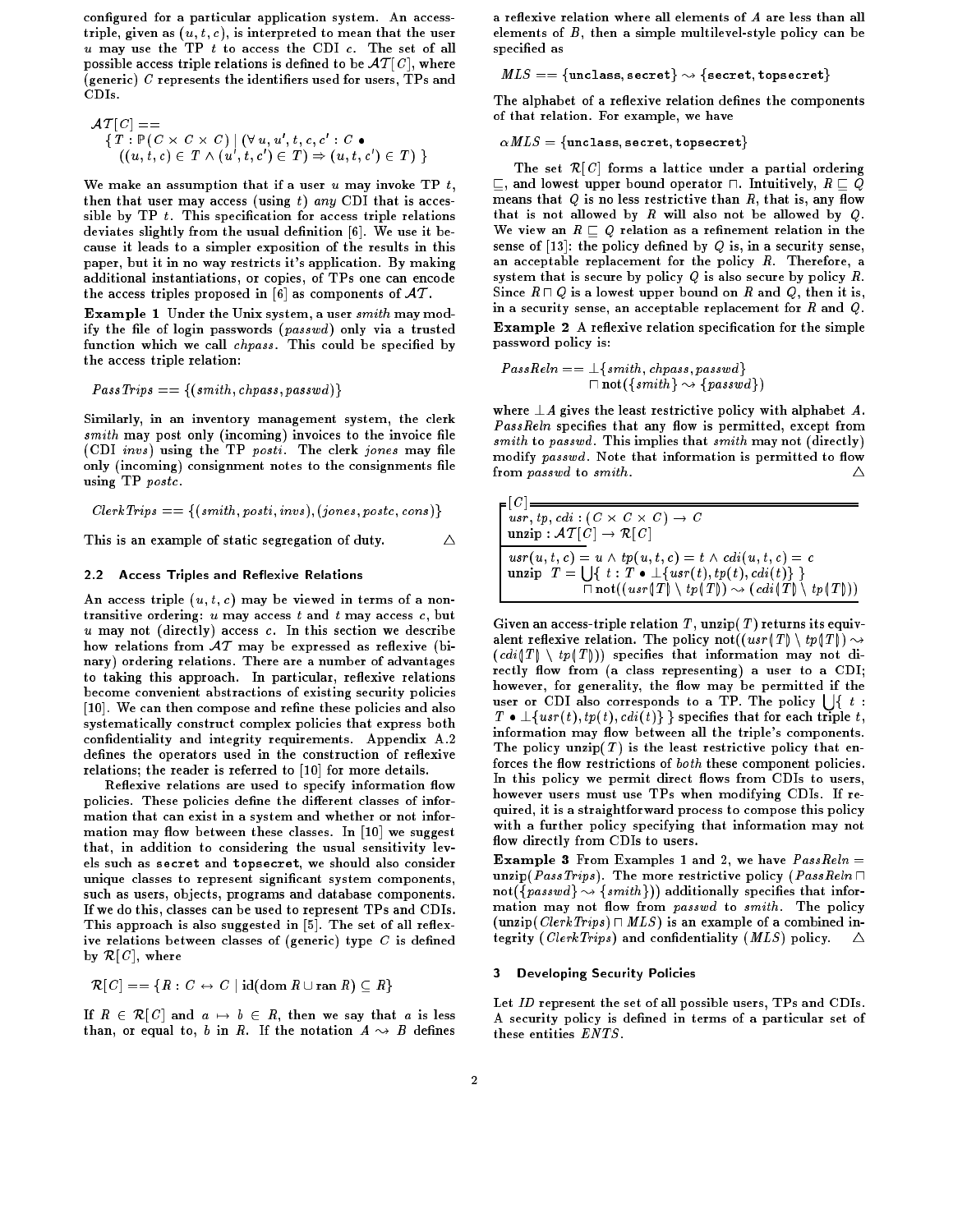| $E$ nts $\frac{1}{2}$                                                                       |  |
|---------------------------------------------------------------------------------------------|--|
| $\vert$ ENTS, USR, TP, CDI : PID                                                            |  |
| $\vert$ $\langle \textit{USA}, \textit{TP}, \textit{CDI} \rangle$ partition $\textit{ENTS}$ |  |

Given  ${\it Ents}$  , then a set of classes of generic type  ${\it C}$  is defined which is used to represent the different classes of information expected in the system. This may include classes representing users, CDIs, sensitivity levels, and so forth. A security policy is specied in terms of

| $-Policy[C]$                      |  |
|-----------------------------------|--|
| Ents                              |  |
| $\beta: ID \rightarrow C$         |  |
| $R: \mathcal{R}[C]$               |  |
| $\text{dom}\,\beta = \text{ENTS}$ |  |
| ran $\beta \subset \alpha R$      |  |

 $R$  gives the reflexive flow relation and  $\beta$  associates each entity from ENT with some class from the alphabet of R.

**Example 4** For the password policy, entities (identified using an italic font) smith, chpass and passwd are represented by smth, chps and pswd, (elements of basic type  $CLASS$ , identied using a typewriter font), respectively.

| $\_PassPolicy$                                                                                                             |
|----------------------------------------------------------------------------------------------------------------------------|
| $\mid$ Policy [CLASS]                                                                                                      |
| $\mid \text{USR} = \{\text{smith}\}\wedge \text{TP} = \{\text{chpass}\}\wedge \text{CDI} = \{\text{passwd}\}\$             |
| $R = \text{unzip}\{(\texttt{smth}, \texttt{chps}, \texttt{pswd})\}$                                                        |
| $\mid\beta=\{\textit{smith}\mapsto\texttt{smth},\textit{chpass}\mapsto\texttt{chps},\textit{passwd}\mapsto\texttt{pswd}\}$ |

 $\triangle$ 

# 3.1 Multilevel Implementation

Shockley [18] and Lee [14] describe how MLS systems such as  $[1, 3]$  can be configured to support the CW-model, and in particular, how the access-triple relation can be encoded in terms of a lattice policy together with bindings for objects and partially trusted subjects. In this section we characterize these MLS policies and show how they can be computed from a  $Policy$  specification. The reader is referred to  $[14, 18]$ for specific implementation details of how to apply the policies described in this section.

Given basic type  $CLASS$  representing the set of security classes, then we specify a multilevel policy based on the powerset lattice of  $P$  CLASS as

| $\label{thm:2} \left\lceil \frac{MLSPolicy}{Policy_1[\mathbb{P} ~CLASS \times \mathbb{P} ~CLASS]} \right\rceil$                                            |
|------------------------------------------------------------------------------------------------------------------------------------------------------------|
| $\begin{cases} (A, B) \in \alpha R_1 \Rightarrow A \subseteq B \\ ((A, B), (C, D)) \in R_1 \Leftrightarrow A \subseteq C \wedge B \subseteq D \end{cases}$ |

This specication, while somewhat stylized, is interpreted as follows. Variables are decorated by the subscript 1 to signify components of an implementation policy specification.  $R_1$ is a lattice of pairs (of sets of classes). These pairs can be viewed as defining intervals on the powerset lattice based on  $P \alpha R_1$ . This powerset lattice corresponds to the implementation lattice policy that forms part of an MLS system.

Each user u is bound to a pair  $\beta_1(u) = (A, B)$  from  $\alpha R_1$ . The user is considered cleared to classes between A and B in the powerset lattice  $P \alpha R_1$ . Each TP t runs as a partially trusted subject, with  $\beta_1(t)$  specifying the interval of trust for its alter-minimum and view-maximum (amin, vmax) bindings. A CDI c is viewed as a single-level object in which  $\beta_1(c) = (A, B)$  implies  $A = B$ . This could be, for example, a single-level file. The CDI is a multilevel object if  $A \subset B$ . In this case it might correspond, for example, to a multilevel database table with table classification constraints  $\beta_1(c)$ .

To minimize the size of the implementation powerset lattice, a smaller sublattice  $L_1$  of the powerset lattice can be used. It is constructed by taking the partial order (subset) defined in terms of (implementation) classes  $first(\alpha R_1) \cup$ second  $(\alpha R_1)$ , and adding additional classes until a lattice is formed [7]. Instead of reproducing the algorithm in [7], we specify

| $\_MLSPolicyImp$                                                                                                                                                                    |
|-------------------------------------------------------------------------------------------------------------------------------------------------------------------------------------|
| MLSPolicy                                                                                                                                                                           |
| $L_1 : \mathcal{R}[\mathbb{P} CLASS]$                                                                                                                                               |
| $L_1 \subseteq \{ A, B : \mathbb{P} \alpha R \mid A \subseteq B \}$<br>$\mid L_1 \supseteq \{ A, B : \text{first}(\alpha R_1) \cup \text{second}(\alpha R_1) \mid A \subseteq B \}$ |

Informally, an MLS system is secure according to such a policy containing entities  $x, y$ , if information flows from  $x$  to y then  $first(\beta_1(x)) \subseteq second(\beta_1(y))$  holds. This corresponds to the usual Simple Security Condition and Star Property, as given in [3].

Example 5 The Password policy can be specified as an *MLSPolicy* based on the implementation lattice  $L_1$  and  $\beta_1$ bindings given in Figure 1. Note that we use <sup>s</sup> to abbreviate smth, and so forth. Using these bindings with the implemen-

| х               | $\boldsymbol{x}$                                                                                     | $\{s, c, p\}$ |
|-----------------|------------------------------------------------------------------------------------------------------|---------------|
| $s$ <i>mith</i> | $\lfloor \{ \texttt{s}, \texttt{c}, \texttt{p} \}, \{ \texttt{s}, \texttt{c}, \texttt{p} \} \rfloor$ |               |
| chpass          | $\bigl[\mathtt{c},\mathtt{p}\bigr],\mathtt{\{}s},\mathtt{c},\mathtt{p}\bigr\}\bigr]$                 |               |
| $_{pass}$       | $\{c, p\}, \{c, p\}$                                                                                 |               |

Figure 1: MLS Implementation of PassPolicy

tation strategy in  $[14]$ , it follows that smith may not modify  $passwd$ , except via *chpass*.

It is tedious to manually construct such lattice based Clark-Wilson policies. In [10] we give a function  $\Phi$  that maps an arbitrary reflexive relation into a lattice plus intervals on that lattice. We use this function, defined in Appendix A.2, to transform a (reflexive) specification *Policy* onto its lattice implementation MLSPolicy.

| $\_MLSPolicy\Phi$                          |  |
|--------------------------------------------|--|
| Policy [CLASS]                             |  |
| MLSPolicy                                  |  |
| $\theta$ Ents <sub>1</sub> = $\theta$ Ents |  |
| $\beta_1 = \beta$ ; $(\Phi, R)$            |  |
| $R_1 = \Phi R$                             |  |

It follows, from the order-preserving property of  $\Phi$  [10], that

$$
MLSPolicy \Phi \vdash
$$
  
\n
$$
\forall x, y : ENTS \bullet
$$
  
\n
$$
first(\beta_1(x)) \subseteq second(\beta_1(y)) \Leftrightarrow (\beta(x), \beta(y)) \in R
$$

For example, applying the transformation to specification PassPolicy gives an implementation which is equivalent to that defined in Figure 1. Similarly, we can compute an MLS implementation for *ClerkTrips*, but for reasons of space we cannot include the details here.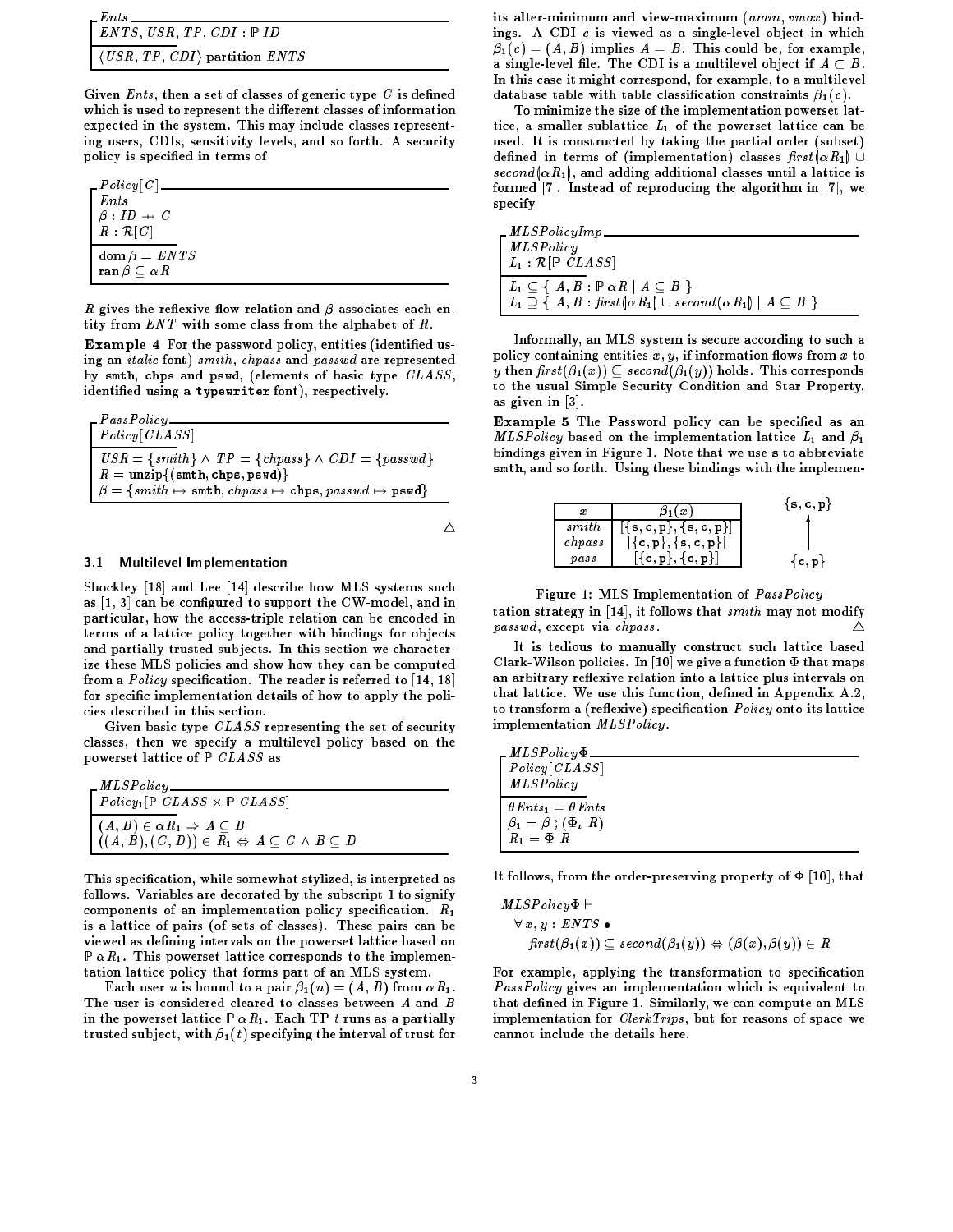# 3.2 Unix Implementation

A Unix system can be configured to support the CW-model [16, 20] by implementing the access-triple relation as an encoding of user-groups, and with TPs as set-user-id  $(s$ UID) programs. In this section we specify these Unix policies and show how they can be computed from a *Policy* specification. The reader is referred to [16] for more specific implementation details.

Since standard Unix cannot enforce information flow controls, we interpret an information flow policy  $\{a\} \rightsquigarrow \{b\}$  as meaning that user a may have access to files owned by user  $b$ . The essence of our approach is that user-id  $b$  will have a group-id  $gb$  with a being a member of  $gb$ . Let  $UID$  and GID represent the set of all possible user-ids and group-ids, respectively. A Unix user-group policy is specified as

UnixPolicy  $Policy<sub>1</sub>[*UID*]$  $grp_1 : \textit{UID} \rightarrowtail \textit{GID}$  $mbr_1 : \text{UID} \leftrightarrow \text{GID}$ ran  $mbr_1 = \text{ran } grp_1$  ${\rm dom}\ \ mbr_1={\rm dom}\ \ grp_1={\rm ran}\ \beta_1$  $mbr_1 = R_1$ ;  $grp_1$ 

For our purposes, the injective function  $qrp_1$  associates a unique GID with each UID and relation  $mbr_1$  specifies group membership (as implemented by file /usr/group). Note that  $g r p_1$  and  $m b r_1$  are simply an alternative representation for  $R_1$ .

Each user u has an associated UID given by  $\beta_1(u)$ . A CDI c is implemented as a file, owned by  $\beta_1(c)$  and with group-id  $g r p_1(\beta_1(c))$ . Its access permission bits should be set to only RW for owner and group. TP  $t$  is an executable program, stored in a file, with UID  $\beta_1(t)$ , GID  $grp_1(\beta_1(t))$ , and has permission bits set to execute by user and group only, and has its suip bit set. CDI and TP UIDs typically correspond to phantom user-ids—that is they are not loginuser-ids and have no associated human user.

**Example 6** The password policy can be specified in terms of  $UnixPolicy$  with UIDs smth, chps, and pswd, and corresponding GIDs gsmth, gchps, and gpswd, respectively. Files chpass and passwd have the self-explanatory protection pro files:

user group other chpass rws rx- -- chps gchps passwd rw- rw- -- pswdgpswd

The  $mbrs_1$  relation is configured as follows. Smith is permitted to access (execute) the TP chpass (smth  $\in grp_1(\text{gchps})$ ), which in turn may access file passwd (chps  $\in grp_1(gpswd)$ ). But Smith may not directly access the password file (smth  $\not\in$  $grp_1(\texttt{qpswd})$ .

Given a policy specified in terms of  $Policy_1[UID]$ , then allocating  $grp_1$  and calculating  $mbr_1$  according to  $UnixPolicy$ gives its Unix implementation. Since  $mbr_1 = R_1$ ; grp1, it follows that the Unix implementation preserves the access constraints of the policy, that is,

$$
UnixPolicy \vdash
$$
  
\n
$$
\forall x, y : ENTS \bullet
$$
  
\n
$$
(\beta_1(x), grp_1(\beta_1(y))) \in mbr_1 \Leftrightarrow (\beta_1(x), \beta_1(y)) \in R_1
$$

For example,  $PassPolicy_1 \wedge UnixPolicy_$  specifies a Unix implementation policy that is similar to that in Example 6.

Note that individual TP's are SUID programs and need to be checked for vulnerabilities to sum attack  $[12]$ . However, they are not owned by root, and a compromise may be considered less critical than compromise of SUID root programs. This checking should form part of the certication performed on TPs during the CW-model evaluation of the application.

#### **Dynamic Security Policies** 4

The CW-model, while considering static segregation of duty like that described in *ClerkPolicy*, does not consider the formalization of dynamic segregation of duty [15]. For example, we cannot use a standard access-triple relation to express the requirement that: a clerk may either process an invoice, or verify a consignment, but not both. In this section we show how our *Policy* framework can be extended to support such a requirement. a requirement.

Relabel policies [11] are lattice-based MLS policies that are augmented by a collection of relabel functions. These functions define how subject and object security class labels may change and can be used to encode dynamic aspects of MLS requirements.

Since reflexive flow policies are simply abstractions of lattice based policies, we argue that relabel functions can be specified in terms of reflexive relations and these in turn can be mapped to an implementation lattice. Let FID define the set of identiers that represent relabel functions. A basic relabel policy is then specified in terms of  $RFuns$ :

| $RFuns[C]$ .                                                                                                                |
|-----------------------------------------------------------------------------------------------------------------------------|
| $R: \mathcal{R}[C]$                                                                                                         |
| $F: FID \rightarrow C \rightarrow C \rightarrow C$                                                                          |
|                                                                                                                             |
| $\forall f : \text{ran } F \bullet$                                                                                         |
| $\mathrm{dom} f \cup \bigcup (\mathrm{dom}(\mathrm{ran} f)) \cup \bigcup (\mathrm{ran}(\mathrm{ran} f)) \subseteq \alpha R$ |
|                                                                                                                             |

 $R$  gives the flow policy and  $F$  is a set of relabel functions, where given  $fd \in \text{dom } F$ , then  $F(fd)$  defines the relabel function identified as  $f_i d$ . Given classes  $a \in \text{dom}(F(f_i d))$ and  $b \in \text{dom}(F(\text{fid})(a))$ , then a user at class a may request to relabel an entity at class b by class  $F(\bar{f}d)(a)(b)$ . For example, a simple relabeling function that reclassifies an entity's multilevel classication to that of the requester is  $(\lambda s : \alpha MLS \bullet (\lambda a : \alpha MLS \bullet s))$ . We say a relabel policy is a Policy with relabel functions.

$$
RPolicy[C] \cong Policy[C] \wedge RFuns[C]
$$

Example 7 Clerk smith may post either invoices or consignment notes, but not both.

Function opt is used to allocate unique FIDs for the two relabel functions defined in  $F$ . The relabel function identified as  $opt(posti)$ , relabels class post by class posti, while the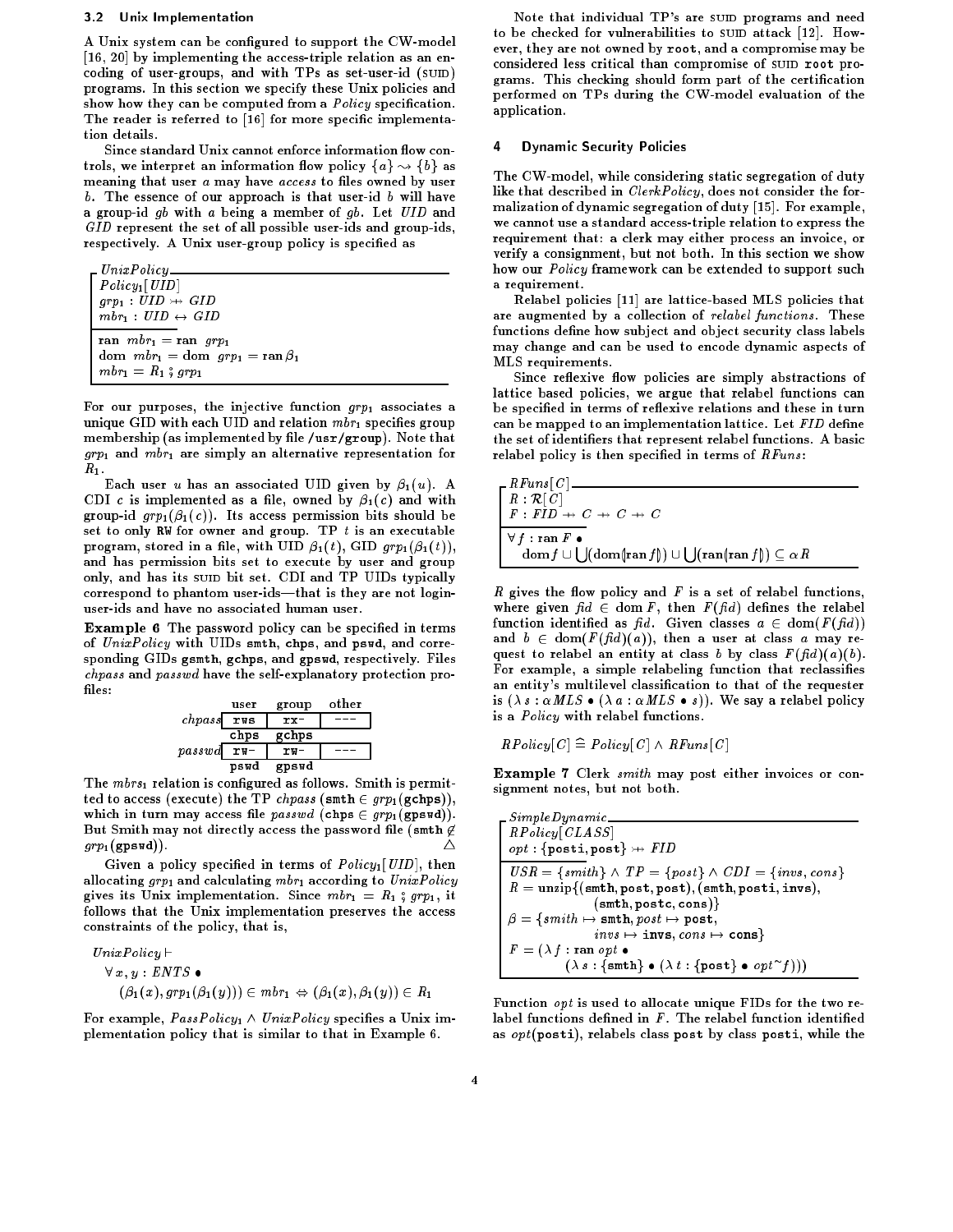function  $F(\text{opt}(\text{post}))$  relabels class post by class postc. Only the user smth may use these functions. Note that from the access-triples: smith can potentially access all CDI classes. But there is only one TP, identified by post, and initially it may not access any CDI. Only by using the relabel functions in  $F$  can smith change the label for TP post and subsequently gain access to a CDI. <sup>4</sup> Δ

The previous example shows that relabel functions can be used to encode dynamic segregation of duties. The definition of relabeling [11] can be adapted to the policy framework proposed here as follows:

$$
InitRPolicy[C] \cong RPolicy[C]
$$

Initially, a relabel policy may have any legal configuration. Transition *Relabel* is atomic and specifies the effect that a relabel function has on a relabel policy.

 $Relabel [C]$  $\Delta RP$ olicy $\lceil C \rceil$ req? : ID  $target$  ? :  $C$  $f$  ? :  $FID$  $req? \in \text{USR} \wedge f? \in \text{dom } F$  $\beta$  req?  $\in$  dom(*F f*?)  $target? \in \text{dom}(F f? (\beta \text{ reg}?))$  $\theta$ Ents =  $\theta$ Ents  $\land$   $\theta$ Kruns =  $\theta$ Kruns  $D = D \oplus \{ x : ID \mid D \ x = target \}$  $\bullet$  ( $x \mapsto (F \; f? \; (\beta \; req?) \; target?)$ )

A relabel request is made by a user req? to relabel all entities that are bound to class  $target$ ? using the relabel function  $fid$ ?. It changes only the  $\beta$  component of the relabel policy. Note that the granularity of the policy is important here; if the policy specifier wishes to apply the function to just one specific entity (rather than all entities of a particular class), then he must identify that entity by a special class. The motivation for taking this particular approach will become apparent in Section 5.

Example 8 The dynamic segregation of duty policy can be generalized to any number of clerks. Clerks may post either incoming consignment notes, incoming invoices, or payments, to their respective data stores (files).

Let NAME represent the set of all possible names for clerks. The free type,  $TKIND$ , defines the different types of transactions in the system, ID represents the entities in the system, and  $CL$  defines the classes for these entities.

 $TKIND ::=$ invoice cnote payment none

 $ID$  ::= clerk  $\langle\!\langle NAME \rangle\!\rangle$  | post | file $\langle\!\langle TKIND \rangle\!\rangle$ 

 $\ldots$  :: conservations in the case of  $\mu$ | post $\langle\langle TKIND\rangle\rangle$  | file $\langle\langle TKIND\rangle\rangle$ 

Entity  $clerk(n)$  is the entity with name n; post is the post TP entity, and  $file(k)$  is the CDI file containing kind k transactions. Given the construction  $\text{clerk}(n)$ , we can extract the name of the original clerk using the destructor function (inverse) clerk, that is clerk (clerk(n))  $=n$ , and similarly for the other constructors in types  $ID$  and  $CL$ . Class clerk $(n, k)$  represents the clerk with name n who has posted kind  $k$  transactions (initially none). This class is used to effectively encode a history of what the clerk has done. Class post(k) represents a TP posting kind k transactions, and file(k) represents CDI  $file(k)$ . The policy is specified as:

Segregation  $R \textit{Policy} [\textit{CLASS}]$  $opt: TKIND \rightarrow \textit{FID}$  $\mathit{USR} = \mathit{clerk} \left( \mathit{NAME} \right) \wedge \mathit{TP} = \{\mathit{post}\}$  $CDI = file(TKIND)$  $\beta = \{ \; n : \textit{NAME} \bullet (\textit{clerk}(n) \mapsto \texttt{clerk}(\textit{n}, \texttt{none})) \; \}$  $\cup$  {(  $post \mapsto \texttt{post}(\texttt{none}))$  }  $\cup$   $\hbar le \quad$  ; <code>file</code>  $R = \text{unzip} \{ n : \textit{NAME}; k : \textit{TKIND} \}$  $(\texttt{clerk}(n, k), \texttt{post}(k), \texttt{file}(k))$  }  $F = (\lambda f \cdot d : opt(TKIND) \bullet$ ( req : clerkNAME - TKIND ( $\lambda$  *target* :  $\texttt{post}(\textcolor{red}{| T\texttt{MIN} D|}$   $\bullet$   $\texttt{post}(\textcolor{red}{opt} \ (\textcolor{red}{|} \textcolor{red}{mid} \textcolor{red}{|}) )$  )  $\sim$ ( target : clerk(NAME - fnoneg)  $\texttt{clerr}(\textit{first}(\texttt{clerk} \mid \textit{target})), \textit{opt} \mid (\textit{fall}))$ 

Access-triples of the form  $(\texttt{clerk}(n, k), \texttt{post}(k), \texttt{file}(k))$  reflect the fact that a clerk (who has posted kind  $k$  transactions) may use a TP with class  $post(k)$  to access a k transaction file. Initially, each clerk is bound to clerk $(n, \texttt{none}),$ and must use the relabel functions to opt for posting a particular type of transaction. This is done in two stages. First, the clerk must request to change his own label from clerk(n, none) to clerk(n, k), where k indicates transaction kind. Relabeling (*F opt*(*k*) clerk(*n*, none) clerk(*n*, none)) achieves this. Then, if necessary, the clerk requests to change the post TP binding to  $post(k)$ , so that he may access the CDI file $(k)$ . Note that once opted for posting a particular kind of transaction, the relabel functions will not permit a subsequent request by the clerk to post the other kinds of transactions.  $\wedge$ 

There are alternative ways to specify dynamic segregation of duty. In the previous example, we could declare multiple copies of the post TP, one for each transaction kind (entity  $post(k)$  with class  $post(k)$ ). Under this scheme it is not necessary for clerks to request relabeling of the post TP.

Policy Segregation works by relabeling classification labels. Its MLS interpretation corresponds to a modification of user clearances. However, its Unix interpretation would appear, at least initially, to correspond to changing the User's UID, which may not be practical or desirable. Section 5 will consider how Segregation can be implemented without having to change entity bindings. Another approach is to re-specify Segregation such that it defines a separate copy of the post TP for each clerk, that is, a  $post(n)$  TP for each  $clerk(n)$ . Initially, each TP  $post(n)$  has classification post(n, none), and clerk(n) requests a relabel (to this TP) to  $post(n, k)$  for kind k transactions. Access triples are of the form  $(\texttt{clerk}(n), \texttt{post}(n, k), \texttt{file}(k)).$  Under this scheme a clerk's classication does not change. This strategy is illustrated in the next example.

Example 9 The Chinese Wall policy [4] can be regarded as a condentiality dual of a dynamic segregation of duty policy: a stock market analyst may not advise an organization if he has insider knowledge of another competing organization. This policy can be implemented in terms of a MLS lattice-based relabel policy [11], and using Unix user-groups [8]. We encode it here in terms of a more abstract  $\mathit{RP}$ olicy specification. specication.

Let types  $NAME$  and  $ORG$  represent the set of all market analysts and organizations, respectively. Con
ict of interest is defined in terms of relation  $(-\ddagger$ .), where for  $a, b \in ORG$ ,  $a \ddagger b$  means that a is in competition with b.

The Chinese Wall policy was originally defined in terms of analysts ( $USR$ ) and organization datasets ( $CDI$ ). A pol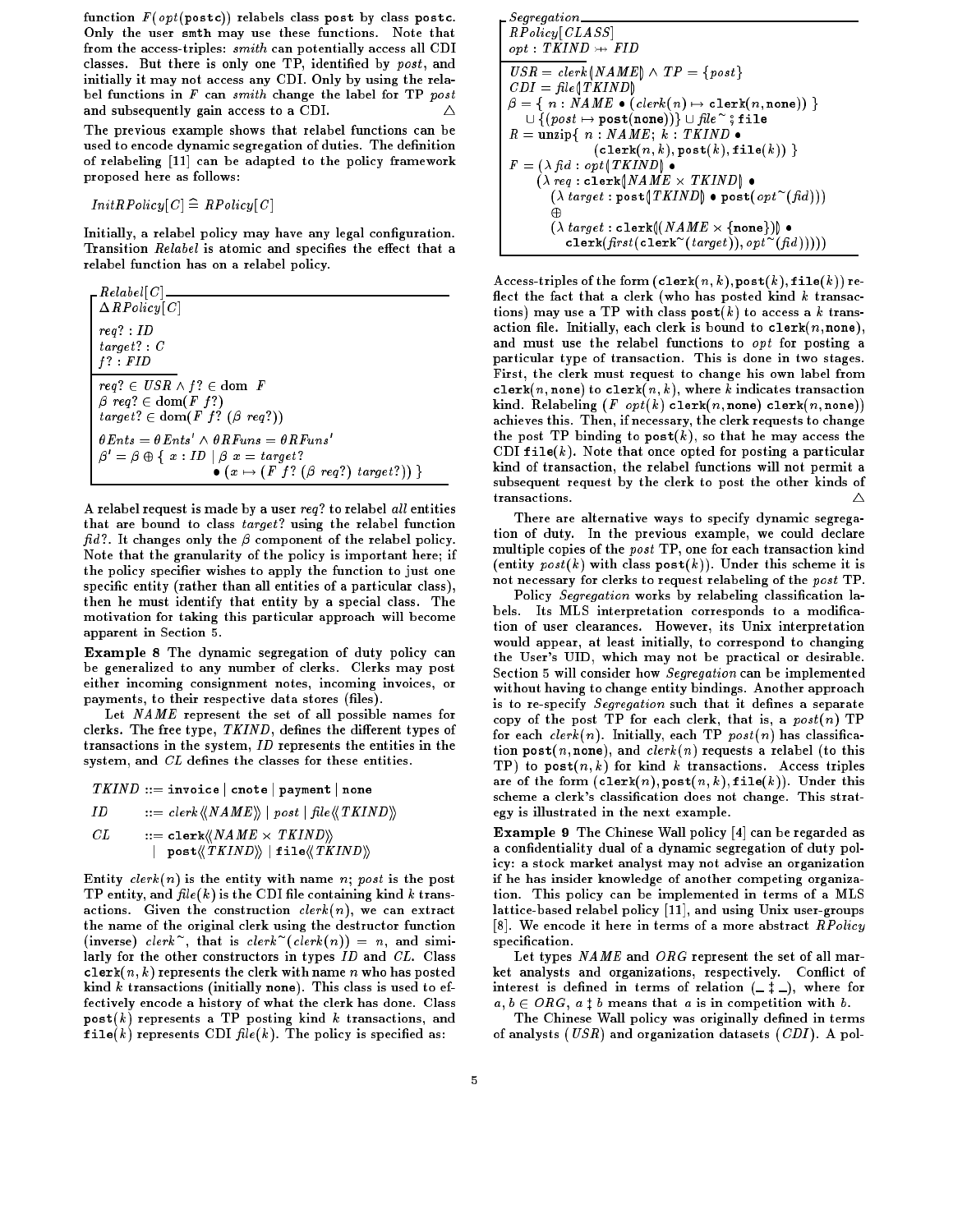icy could be constructed such that each organization o has one CDI  $dataset(o)$ , bound to a class dset(o). Each analyst analyst(n) is initially bound to a class and  $(n, \emptyset)$ , indicating that he not yet accessed any datasets. The relabel functions ensure that an analyst's binding may be changed only if it does not result in a conflict of interest. This is the essence of the approaches in [9, 11, 17].

However, a potential problem arises when implementing this policy directly in Unix. The Unix interpretation implies that an analyst cannot gain access to datasets owned by competing organizations; it does not constrain the propagation of organization data. An analyst can copy organization data into a public area. This could be done inadvertently, deliberately or by a Trojan Horse. In [8] this attack is limited by requiring that analysts access datasets only via TPs. The informal approach in [8] can be formalized in terms of a more general Relabel policy specification as follows.

$$
\begin{array}{l} \textit{ID} \ ::= \ \textit{dataset} \langle \textit{ORG} \rangle \textit{ } | \ \textit{analyst} \langle \textit{NAME} \rangle \textit{ } | \ \textit{advise} \langle \textit{NAME} \rangle \textit{ } \\ \textit{CL} \ ::= \ \texttt{dest} \langle \textit{ORG} \rangle \textit{ } | \ \texttt{anl} \langle \textit{NAME} \rangle \textit{ } \\qquad \qquad | \ \texttt{advs} \langle \textit{NAME} \times \mathbb{F} \textit{ ORG} \rangle \rangle \end{array}
$$

Each analyst(n) uses his own copy of the TP advise(n) to access datasets. These could be actual copies of the TP or TP *wrappers* (as described in [16]). A TP's class  $advs(n, 0)$  indicates the organizations that  $analyst(n)$  is advising. Thus, a request to access the dataset of an organization  $o$  involves a relabeling (using function  $opt(o)$ ) of just the requester's advise TP.

| Chinese Wall                                                                                                                                                                                                                                                                       |
|------------------------------------------------------------------------------------------------------------------------------------------------------------------------------------------------------------------------------------------------------------------------------------|
| $RPolicy[CL]$                                                                                                                                                                                                                                                                      |
| $\_\_$ + ... ∘ $ORG \leftrightarrow ORG$                                                                                                                                                                                                                                           |
| $opt : ORG \leftrightarrow FIR$                                                                                                                                                                                                                                                    |
| $USR = analyst(NAME) \land TP = advise(NAME)$                                                                                                                                                                                                                                      |
| $CDI = dataset(ORG)$                                                                                                                                                                                                                                                               |
| $R = \text{unzip}\{ o : ORG; O : F \ ORG; n : NAME \bullet (\text{an}(n), adds(n, O \cup \{ o \}), \text{dest}(o)) \}$                                                                                                                                                             |
| $\sqcap \text{not}(\text{dest}(ORG) \leadsto \text{an1}(NAMB))$                                                                                                                                                                                                                    |
| $\beta = analyst^{\circ} \text{ and } \text{and} \text{state}^{\circ} \text{, dest} \text{ and } \text{not} \text{(ASE}(n, O) \text{)}$                                                                                                                                            |
| $\beta = \text{analyst}^{\circ} \text{ and } \text{and } \text{ataste}^{\circ} \text{, dest}$                                                                                                                                                                                      |
| $\sqcup \{ n : NAME \bullet advise(n) \mapsto \text{advs}(n, O) \}$                                                                                                                                                                                                                |
| $F = (\lambda \text{ fid} : opt(ORG) \bullet (\lambda \text{ reg} : \text{an1}(NAMB) \bullet (\lambda \text{ reg} : \text{and} \text{and} \text{and} \text{reg}) \times F \ ORG) \mid (\forall a : second(\text{advs}^{\circ}(tp)) \bullet \neg (a \text{ if } opt^{\circ}(fid)))$ |
| $\bullet \text{advs}(\text{an1}^{\circ}(\text{reg}), \text{second}(\text{advs}^{\circ}(tp)) \cup \{opt^{\circ}(fid)))$                                                                                                                                                             |

This is an example of a combined confidentiality and integrity (including dynamic segregation of duty) policy. This policy can be enforced by MLS systems and, unlike [9, 11, 17], by standard Unix systems. As a general observation, it has been our experience that the specification of policies, such as  $ChineseWall$ , in terms of reflexive flow relations, are easier to develop (and comprehend) than lattice-based constructions such as  $[11, 17]$ . Δ

### 4.1 Multilevel Implementation

It is straightforward to generalize the MLS implementation described in Section 3.1 to relabel policies. The same transformation  $MLSPolicy\Phi$  is used to transform a  $Policy$  specification into a *MLSPolicy* implementation, and thus the orderings of the reflexive policy are preserved in its lattice

implementation. The relabel functions can be transformed by the  $\Phi$  mapping according to

$$
\begin{aligned}\n&\begin{bmatrix}\nMLSRFun\Phi \\
RFuns[CLASS] \\
RRFuns_1[\mathbb{P} CLASS \times \mathbb{P} CLASS] \\
R_1 &= \Phi \ R \\
F_1 &= (\lambda f : \text{dom } F \bullet \\
&\begin{bmatrix} (\Phi_L \ R)^\sim \\
\end{bmatrix} \\
&\begin{bmatrix} \xi(\lambda \ r : \text{dom}(F \ f) \bullet \\
\end{bmatrix} \\
&\begin{bmatrix} \xi(\lambda \ t : \text{dom}(F \ f \ r) \bullet \Phi_L \ R \ (F \ f \ r \ t)) \end{bmatrix}\n\end{aligned}
$$

 $F_1$  defines the relabel functions from  $F$  in terms of the classes in MLSPolicy. An MLS implementation of a relabel policy is simply a relabel policy applied to the transformed lattice.

 $\mathcal{L}$  and  $\mathcal{L}$  and  $\mathcal{L}$  and  $\mathcal{L}$  and  $\mathcal{L}$  . The contract of  $\mathcal{L}$  $\mathbf{r}$  abelieve  $\mathbf{r}$  . Therefore  $\mathbf{r}$  is a constant  $\mathbf{r}$  is a constant  $\mathbf{r}$ 

Finally, the MLS implementation of the initial relabel policy can be constructed using the transformation:

 $InitMLSRPolicy \Phi \cong MLSPolicy \Phi \wedge MLSRFun \Phi$ 

Thus, the initial MLS policy for Segregation can be computed using  $InitMLSRPolicy \Phi$ . An MLS implementation of the MLSRelabel transformation should be implemented as a relabel macro [11]. This operation implements relabel functions in terms of the security primitives provided by an underlying security kernel.

#### 4.2 Unix Implementation

A Unix policy is *Policy* augmented with  $grp_1$  and  $mbr_1$ .

 $UnixRPol \cong UnixPol \wedge RFuns_1[UID]$  $UnixRelabel \widehat{=}$  Relabel<sub>1</sub> [UID]  $\land \Delta UnixRP$ ol

With relabeling, only  $\beta_1$  changes, and since  $R_1 = R_1$ , it follows from  $UnixRPol$  that  $grp_1$  and  $mbr_1$  are also unchanged. The initial Unix configuration for  $\it{RPolicy_1[UID]}$  is gotten by constructing  $grp_1$  and  $mbr_1$  according to  $UnixRPol$ . Thus, the initial Unix configuration for  $Seg$ regation (Example 8) is computed as (Segregation<sub>1</sub>  $\wedge$  UnixRPol). A Unix implementation of the  $UnixRelabel$  transformation modifies the ownership of entities, and thus should be (carefully) implemented as a SUID root program.

## 5 Shadowed Relabel Policies

A potential problem with our approach to constructing security policies is that it can lead to a large number of security classes. For example, in the Unix implementation, each security class must be configured as a (phantom) UID, with corresponding GID and entries in /etc/group.

This section proposes a solution whereby an implementation policy is computed for only those classes referenced in the initial bindings for users, TPs and CDIs. When a relabel request is made for a class not in this initial configuration, the relations in the implemented policy are modified in a manner that produces the same effect, instead of performing the relabeling.

Given  $R : \mathcal{R}[C]$  and  $g : C \rightarrow C$ , then  $R \nmid g$  is the policy abstraction  $R@(\text{ran } g)$ , except that each class  $a \in (\text{dom } g)$ is used in  $R \nmid g$  to represent class  $g(a) \in \alpha(R\mathbb{Q}(\text{ran } g)).$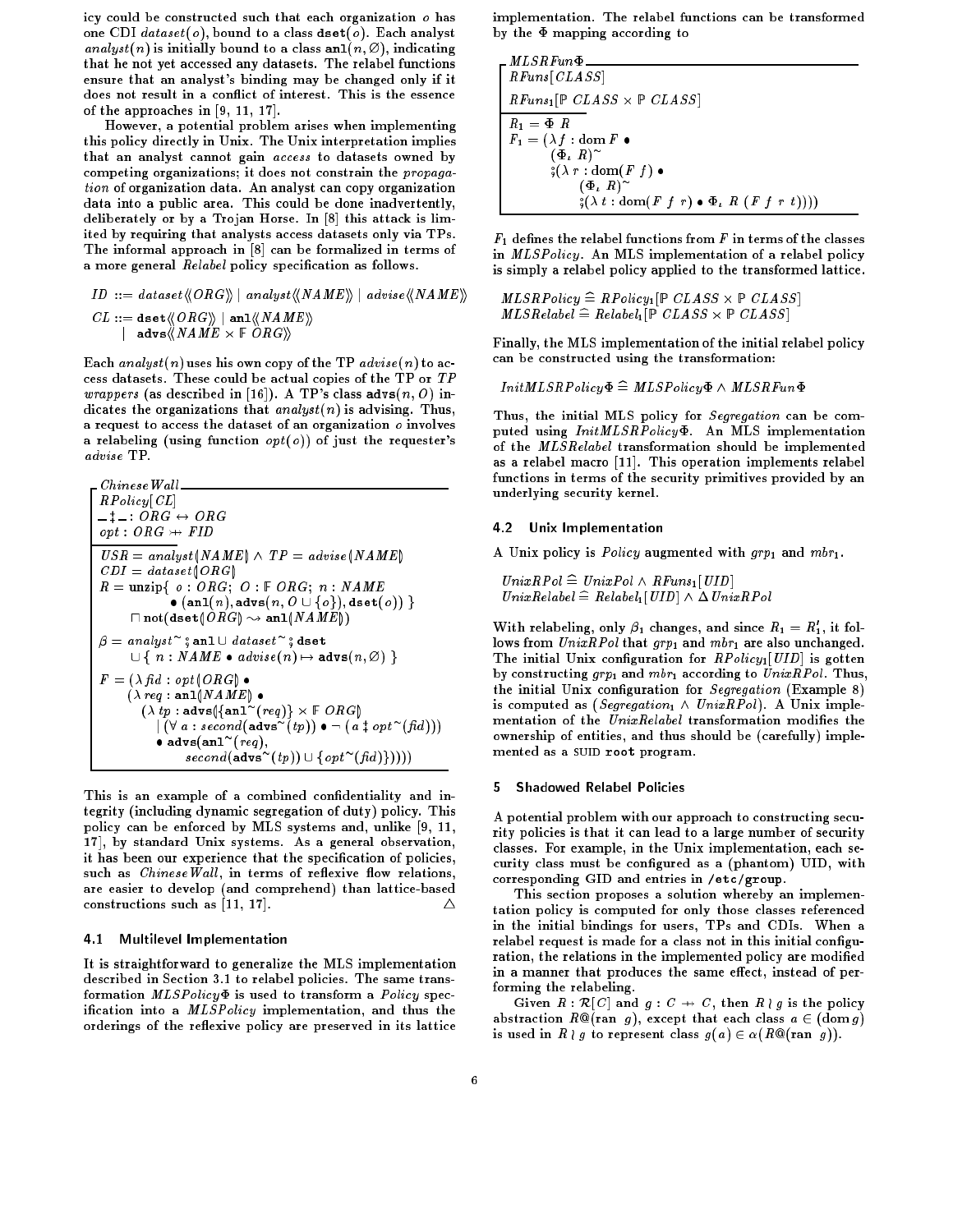$$
\frac{\begin{bmatrix} [C] \\ -l =: \mathcal{R}[C] \times (C \to C) \to \mathcal{R}[C] \\ \forall R: \mathcal{R}[C]; g: C \to C \\ R \nmid g = g \nmid g; g \sim \end{bmatrix}}{R \nmid g = g \nmid g; g \nmid g}
$$

It follows from this definition that  $R \wr g$  preserves the orderings of R, in the sense that:

$$
\vdash \forall R : \mathcal{R}[C]; g : C \to C \bullet \qquad [L1]
$$
  

$$
\forall a, b : \text{dom } g \bullet
$$
  

$$
(a, b) \in R \wr g \Leftrightarrow (g(a), g(b)) \in R @(\text{ran } g)
$$

A number of other results follow immediately from this definition.

$$
\vdash \forall R : \mathcal{R}[C]; g : C \to C \bullet
$$
  
\n
$$
\alpha(R \mid g) = (\alpha R) \cap \text{dom } g
$$
\n[L2]

$$
\vdash \forall R : \mathcal{R}[C]; g, h : C \to C \mid \text{dom } h \subseteq \text{dom } g \bullet \qquad [L3]
$$

$$
\alpha(R \mid (g \oplus h)) = \alpha(R \mid g)
$$

$$
\vdash \forall R : \mathcal{R}[C]; g, h : C \to C \mid \text{dom } h \subseteq \text{dom } g \bullet \qquad [\text{L4}]
$$
  

$$
R \wr (g \oplus h) = (R \wr g) @(\text{dom } g \setminus \text{dom } h)
$$
  

$$
\cup ((g \oplus h); R; h \sim) \cup (h; R; (g \oplus h) \sim)
$$

Inis last law holds due to the disjunctivity of the  $\frac{2}{3}$  and operators [19], and given the fact that  $(R \log 9) @(\text{dom } g \backslash \text{dom } h) =$  $R$  (dom  $h \lhd g$ ). These laws form the basis of our shadowing of relabel policies. Consider a request to relabel all entities bound to class a to another class b. Rather than performing the relabeling, we could instead modify the flow relation  $R$ to  $R$  ((id  $\alpha$  R)  $\oplus$  {a  $\mapsto$  b}), and note that class a in this new policy is a shadow, or an alternate representation, of class b. In this case: Law L1 implies that the original orderings are preserved; Law L3 implies that entity classications need not be changed, and Law L4 indicates that the calculation of the new policy is based on the previous value for  $R$  plus a re-calculation of orderings for flows involving  $b$ .

This scheme is generalized as follows. Given a reflexive relation  $R_1$  we maintain a (smaller) shadow relation shadow<sub>1</sub>, and a representation function rep<sub>1</sub> such that rep<sub>1</sub>(a) gives the class in  $\alpha R_1$  that is currently represented by class a in  $\alpha shadow_1$ . Formally,

| ShadowPol[C]<br>$RPolicy_1[C]$                                                                          |
|---------------------------------------------------------------------------------------------------------|
| $shadow_1 : \mathcal{R}[C]$<br>$rep_1: C \rightarrow C$                                                 |
| dom $rep_1 = \operatorname{ran} \beta_1$<br>ran $rep_1\subset \alpha R_1$<br>$shadow_1 = R_1 \wr rep_1$ |

Note that  $rep_1$  is defined for only those classes referenced in  $\beta_1$ , and thus  $\alpha shadow_1 \subseteq \alpha R_1$ . Informally, one may think of shadow<sub>1</sub> as that part of  $R_1$  that is currently 'swapped-in'. Initially, the shadow of a policy  $R_1$  is just those classes that are referenced in the initial binding of a relabel policy, that is  $R_1 \mathbb{Q}(\text{ran }\beta_1)$ . This can be specified in terms of re $p_1$  as:

| $\_$ <i>InitialShadow</i> [C] |                                                   |
|-------------------------------|---------------------------------------------------|
|                               | $\left  \quad \textit{ShadowPol}\right[ C\right $ |
|                               |                                                   |
|                               | $\mid rep_1=\text{id}(\text{ran }\beta_1)$        |

A theorem that follows immediately from Law L1 is that: for any legal configuration of a shadow policy, then the flow restrictions between entities, specified in  $R_1$ , are preserved by the shadow of  $R_1$ . That is,

$$
ShadowPol[C] \vdash
$$
  
\n
$$
\forall x, y : ENTS_1 \bullet
$$
  
\n
$$
(\beta_1(x), \beta_1(y)) \in shadow_1
$$
  
\n
$$
\Leftrightarrow (rep_1(\beta_1(x)), rep_1(\beta_1(y))) \in R_1
$$

A relabel request is implemented as a modification of  $shadow_1$ and rep<sub>1</sub>.

| $\_RelabelShadow[\,C\,]$                                                                                                 |
|--------------------------------------------------------------------------------------------------------------------------|
| $\Delta ShadowPol[C]$                                                                                                    |
| $req$ : ID                                                                                                               |
| $target$ : $C$                                                                                                           |
| $f$ ? $FID$                                                                                                              |
| $req? \in \text{USR}_1 \wedge f? \in \text{dom } F_1$                                                                    |
| $rep_1(\beta_1 \, \, reg?) \in \mathrm{dom}(F_1 \, f?)$<br>$target? \in \text{dom}(F_1 f? (rep_1(\beta_1 \text{ reg})))$ |
| $rep'_1 = rep_1 \oplus \{ a : C \mid rep_1 \ a = target? \bullet$                                                        |
| $(a \mapsto F_1 \; f? \; (rep_1(\beta_1 \; req?)) \; target?)$                                                           |
| $shadow'_1 = R_1 \wr rep'_1$<br>$\theta RPolicy_1 = \theta RPolicy'_1$                                                   |
|                                                                                                                          |

A valid request to relabel all entities bound to class target? as  $(F_1 f? (rep_1(\beta_1 \text{ reg})))$  target?) is implemented by updating  $rep_1$  so that class target? represents the new class, and then re-evaluating  $shadow_1$  for this new representation. In contrast to specification Relabel, the entity binding  $\beta_1$  here remains nxed. Note that since the definition of  $rep_1$  is given in terms of a function override on  $rep_1$  for the target class, then Law L4 implies that the calculation,  $\textit{shadow}_1 = \textit{K}_1$  (  $rep_1$ , can be implemented in terms of the original  $\it{shadow}_1$ and a re-calculation of orderings involving just target?. Proof that RelabelShadow is a valid implementation of Relabel is given in Appendix B.

# 5.1 Multilevel Implementation

The MLS implementation of shadow policies is similar to the MLS implementation of the original relabel policies. We have

MLSShadowPol =b ShadowPol [CLASS - CLASS ] MLSRelabelS =b RelabelShadow[CLASS - CLASS ]  $InitMLSShadowPol\Phi \cong InitMLSRPolicy\Phi$ ^ InitialShadow[CLASS - CLASS ]

While we use  $InitMLSRPolicy \Phi$  to compute the initial policy, the actual MLS implementation lattice constructed for the initial conguration of the policy should be built from the initial shadow policy  $shadow_1 = R_1 \setminus (id\beta_1)$ , rather than from reflexive relation  $R_1$ . Thus we define the implementation lattice as

| $\_MLSS hadowPolImp$                                                                                                    |
|-------------------------------------------------------------------------------------------------------------------------|
| MLSShadowPol                                                                                                            |
| $L_1 : \mathcal{R}[\mathbb{P} CLASS]$                                                                                   |
| $\mid L_1 \supseteq \{ A, B : \text{first}(\alpha \, \text{shadow}_1) \cup \text{second}(\alpha \, \text{shadow}_1)\}\$ |
| $\mid A \subset B$                                                                                                      |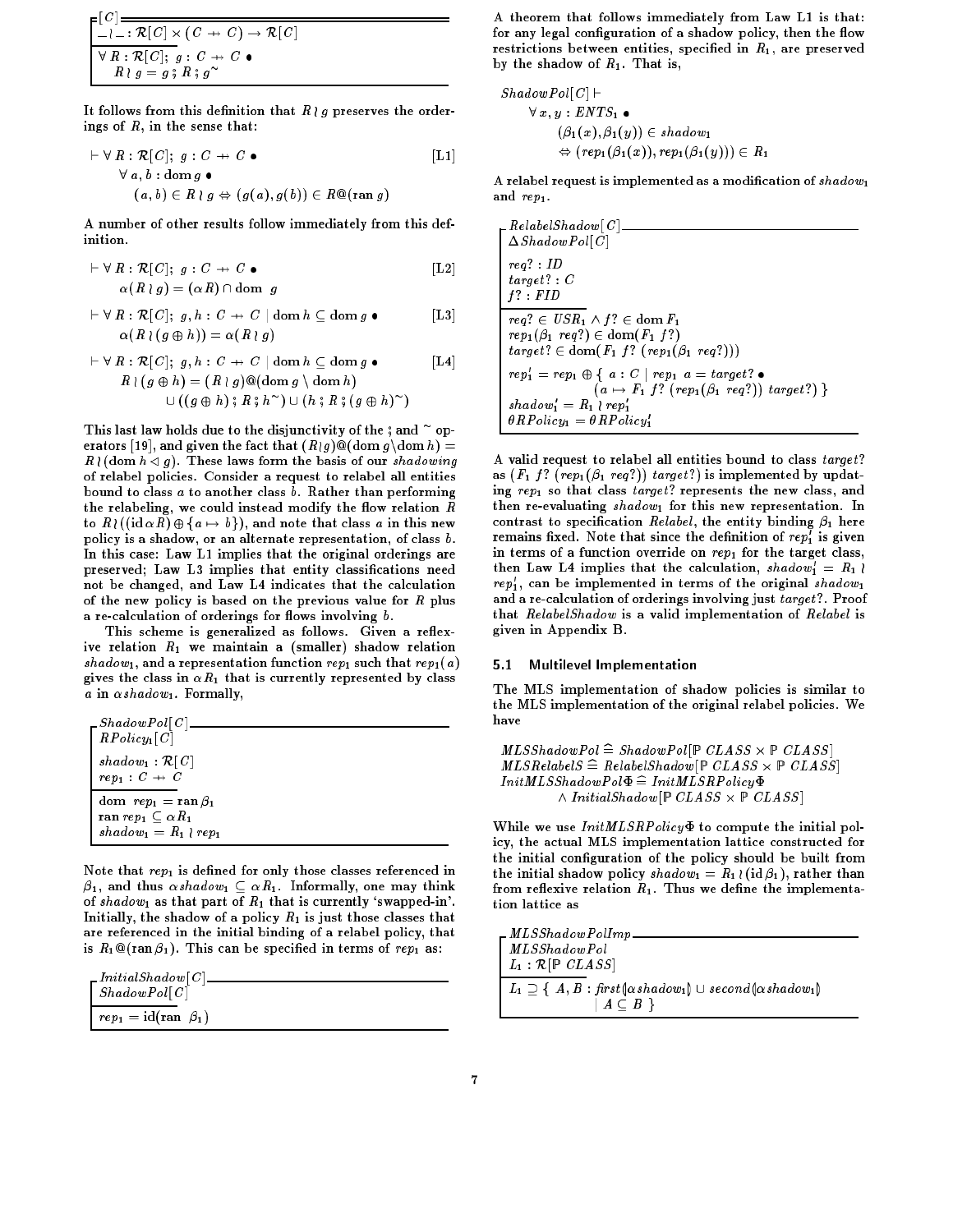# 5.2 Unix Implementation

Following the Unix implementation approach in Section 3.2 we augment ShadowPol by  $grp_1$  and  $mbr_1$ , but configured for shadow<sub>1</sub>, rather than for  $R_1$ .

| $L$ Unix $ShadowPol$                        |  |
|---------------------------------------------|--|
| ShadowPol[UID]                              |  |
| UnixPolicy                                  |  |
| dom $_{}qrp_1 = \operatorname{ran} \beta_1$ |  |
| $mbr_1 = shadow_1$ ; $qrp_1$                |  |

Since  $mbr_1$  is defined in terms of  $shadow_1$ , then an update to shadow<sub>1</sub> should result in a corresponding update to  $mbr_1$ .

 $\label{thm:univ} Unix Relabel Shadow \,\,\widehat{=}\,\,$  $RelabelShadow[UID] \wedge \Delta\text{ UnixShadowPol}$ 

And the initial configuration for  $g r p_1$  and  $m b r_1$  can be determined as InitialShadow, that is

 $InitUnixShadowPol \hat{=}$  $UnixShadowPol \wedge InitialShadow[UD]$ 

#### 6 **Conclusion**

The proposed policy framework can be used to express a wide variety of condentiality and integrity requirements and these can, in turn, be implemented as MLS or Unix based policies. The MLS approach may be used for security critical systems, while the Unix approach may be taken for less critical applications. Our policy framework is a further example of the usefulness of the tiered verification approach, which is based on relabeling, as proposed in [11].

The paper makes a number of contributions; in particular, it represents a generalization and unication of results from  $[6, 10, 11, 14, 16, 18]$ . The paper illustrates how relabeling policies [11] can be expressed in terms of reflexive flow policies [10], providing a systematic way of developing and implementing security requirements. We show how these policies can be used to specify Clark-Wilson access requirements including dynamic segregation of duty, the implementation of which, extends the original results in [14, 16, 18]. Shadowing is used to reduce the size of an implementation lattice, or the number of Unix UIDs allocated. In the latter case it provides a technique for `relabeling' users, but without having to re-allocate UIDs.

The Chinese-Wall policy in Example 9 can be implemented in Unix. Our results on shadowing imply that such relabel policies can also be captured in terms of re-conguring the underlying security policy. It turns out that this alternative implementation corresponds to our original Unix encoding of the Chinese-Wall policy [8] which was implemented by re-configuring the /etc/group/ as accesses are requested.

We believe that our policies can be implemented in terms of other security mechanisms, such as type-enforcement [2, 20]. Segregation of duty is specied as a relabel policy and therefore we should be able use the analysis techniques proposed in [11] to determine if dynamic segregation of duty can result in covert channels. This is ongoing work which we hope to report on in the future.

### Acknowledgments

This work was supported by Forbairt under Basic Research Grant SC/96/611. The author would like to thank his colleague John Morrison and the anonymous referees for their comments on an earlier version of this paper.

#### References

- [1] D. Bell. Secure computer systems: A network interpretation. In Proceedings of the Aerospace Computer Security Applications Conference, pages 32-39. IEEE Computer Society Press, 1986. Press, 1986.
- [2] W. Bobert and R. Kain. A practical alternative to hierarchical integrity properties. In Proceedings of the National Computer Security Conference, pages 18-27, 1985.
- $\lceil 3 \rceil$ M. Branstad et al. Trusted Mach design issues. In Proceedings Third Aerospace Computer Security Conference, 1987.
- [4] D. Brewer and M. Nash. The Chinese Wall security policy. In Proceedings of the 1989 IEEE Symposium on Security and Privacy, pages 206-214. IEEE Computer Society Press, May 1989.
- [5] C. Bryce. Lattice-based enforcement of access control policies. Technical Report 1011, GMD, Institute SET-RS, Sankt Augustin, Germany, Aug. 1996.
- [6] D. D. Clark and D. R. Wilson. A comparison of commercial and military computer security models. In Proceedings 1987 IEEE Symposium on Security and Privacy, pages 184-194. IEEE Computer Society Press, Apr. 1987.
- [7] Denning, D.E. On the derivation of lattice structured information flow policies. Technical Report CSD TR180, Purdue University, 1976. University, 1976. In the contract of the contract of the contract of the contract of the contract of the contract of the contract of the contract of the contract of the contract of the contract of the contract of the contr
- [8] S. Foley. Building Chinese Walls in standard Unix. In Supplement to the Proceedings of the 1996 IEEE Symposium on Security and Privacy (Five-Minute Abstracts). Full length version submitted for publication.
- [9] S. Foley. Aggregation and separation as noninterference properties. Journal of Computer Security,  $1(2):159-188$ ,
- [10] S. Foley. Reasoning about confidentiality requirements. In Proceedings of the Computer Security Foundations Work $shop$ , pages 150-160, Franconia, NH, June 1994. IEEE Computer Society.
- [11] S. Foley, L. Gong, and X. Qian. A security model of dynamic labeling providing a tiered approach to verification. In Proceedings of the Symposium on Security and Privacy, pages 142-153, Oakland, CA, May 1996. IEEE Computer Society Press.
- $[12]$  S. Garfinkel and G. Spafford. Practical Unix & Internet Security. O'Reilly & Associates, 1996.
- [13] J. Jacob. The varieties of refinement. In J. M. Morris and R. C. Shaw, editors, Proceedings of the  $4th$  Refinement  $Workshop$ , pages 441-455. Springer-Verlag, 1991.
- [14] T. Lee. Using mandatory integrity to enforce 'commerical' security. In Proceedings of the Symposium on Security and  $Privacy$ , pages  $140-146$ , 1988.
- [15] M. Nash and K. Poland. Some conundrums concerning separation of duty. In Proceedings of the Symposium on Security and Privacy, pages  $201{-}207$ , Oakland, CA, May 1990. IEEE Computer Society Press.
- [16] W. Polk. Approximating Clark-Wilson access triples with basic UNIX controls. In Unix Security Symposium IV, pages 145-154, 1993.
- [17] R. Sandhu. Lattice based access control models. IEEE Computer,  $26(11):9-19$ , Nov. 1993.
- [18] W. Shockley. Implementing the Clark Wilson integrity policy using current technology. In Proceedings of the National Computer Security Conference, pages 29-36, 1988.
- [19] J. M. Spivey. The Z Notation: A Reference Manual. Series in Computer Science. Prentice Hall International, second edition, 1992.
- [20] D. Thomsen and J. Haigh. A comparison of type enforcement and Unix setuid implementation of well-formed transactions. In Computer Security Applications Conference, pages 304-312. IEEE Computer Society Press, 1990.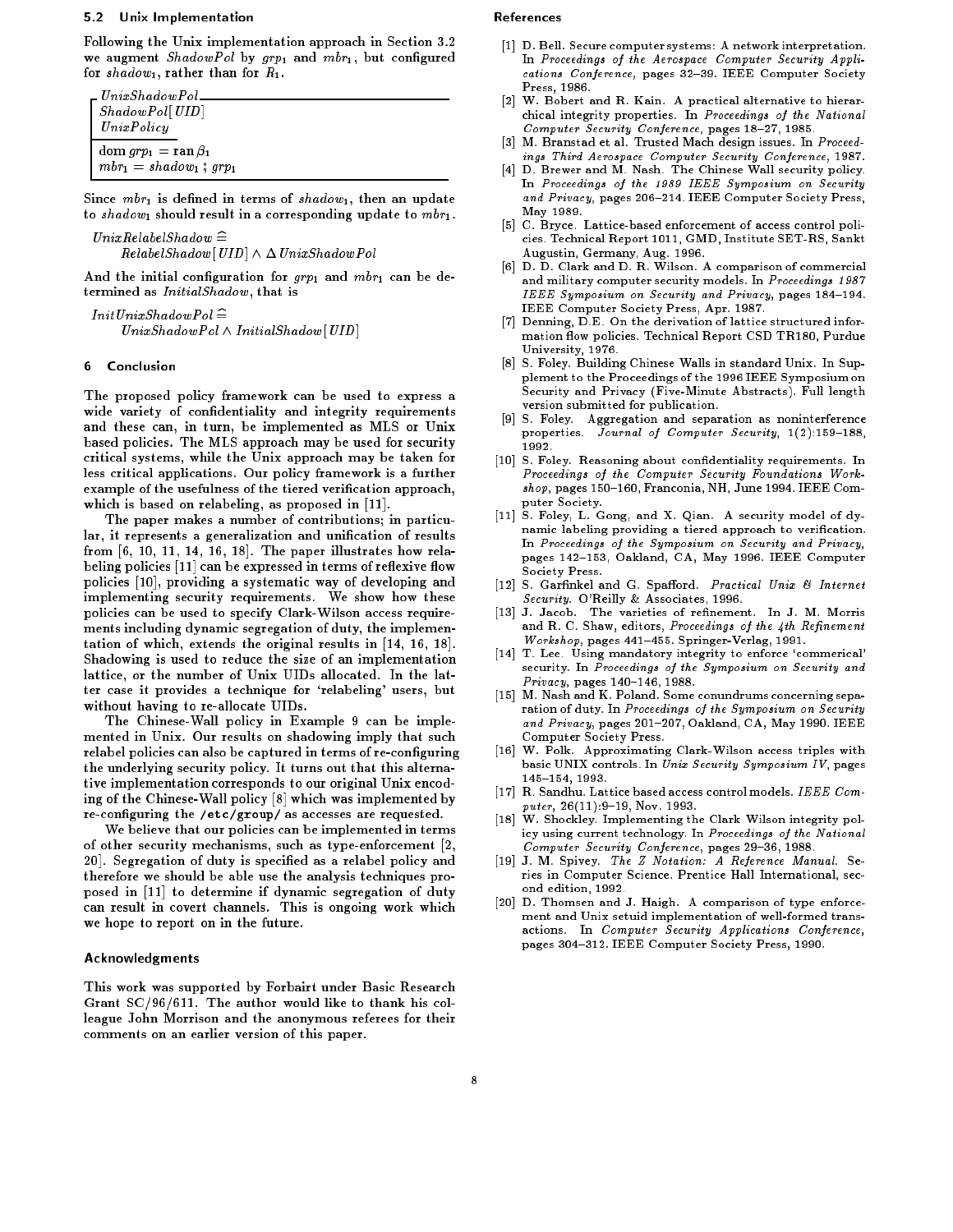#### A **Notation**

### A.1 The Z Notation

A set may be defined in Z using set specification in comprehension. This is of the form  $\{ D \mid P \bullet E \}$ , where D represents declarations,  $P$  is a predicate and  $E$  an expression. The components of  $\{ D \mid P \bullet E \}$  are the values taken by expression  $E$  when the variables introduced by  $D$  take all possible values that make the predicate  $P$  true. When there is only one variable in the declaration and the expression consists of just that variable, then the expression may be dropped if desired.

In Z, relations and functions are represented as sets of pairs. A (binary) relation R, declared as having type  $A \leftrightarrow$ B, is a component of (A - B). For a <sup>2</sup> A and b <sup>2</sup> B, then the pair  $(a, b)$  is written as  $a \mapsto b$ , and  $a \mapsto b \in R$  means that  $a$  is related to  $b$  under relation  $R$ . Functions are treated as special forms of relations. A lambda abstraction, written as  $(\lambda x : X | P(x) \bullet E(x))$  specifies a partial function that maps values  $x : X$  (where  $P(x)$  holds) to  $E(x)$ .

The Schema notation is used to structure specications in Z. A schema such as *Ents* defines a collection of variables (limited to the scope of the schema), and specifies how they are related. Schemas may be defined in terms of other schemas. For example, the inclusion of *Ents* within schema Policy is equivalent to the syntactic inclusion of the variables and predicates of Ents within Policy. Schemas may be composed using logical operators. For example,  $UnixPol \wedge RFuns_1[UID]$  is a schema with variables and predicates from both  $UnixPol$  and  $RFuns_1$ .

The decorated schema  $Policy_1$  is  $Policy$  with all variables decorated by the subscript 1. The schema  $\Delta RPolicy$  is a syntatic sugar for  $\textit{RPolicy} \wedge \textit{RPolicy}$  . It is typically used for specifying state transitions, with undecorated variables representing `before values' and decorated (primed) variables representing 'after values'.  $\theta$ Ents gives a schema type with variables from *Ents*. Put simply, predicate  $\theta$ *Ents* =  $\theta$ *Ents*<sub>1</sub> in schema *MLSPolicy* $\Phi$  is equivalent to specifying  $USR = USR_1$ ,  $TP = TP_1$ , and so forth.

| first(a, b)            | Component a of ordered pair $(a, b)$             |
|------------------------|--------------------------------------------------|
| second(a, b)           | Component b of ordered pair $(a, b)$             |
| PА                     | The power set of $A$                             |
| FΑ                     | The set of finite sets from $\mathbb{P}$ A       |
| $\bigcup K$            | Distributive union over the sets in $K$          |
| $A \leftrightarrow B$  | Relations between $A$ and $B$                    |
| $A \rightarrow B$      | Total functions from $A$ to $B$                  |
| $A \rightarrow B$      | Partial functions in $A\to B$                    |
| $A \rightarrow B$      | Partial injective functions in $A \rightarrow B$ |
| dom R, ran R           | Domain and Range of relation $R$                 |
| id A                   | Identity relation over values from A             |
| $R \; \texttt{S} \; S$ | Relational composition                           |
| R(A)                   | Image of set $A$ through relation $R$ .          |
| $R^{\sim}$             | The inverse of relation $R$                      |
| $R \oplus G$           | The relational override of $R$ by $G$            |
| $A \lhd R$             | Relation $R$ with its domain restricted          |
|                        | to values from $\boldsymbol{A}$                  |
| id A                   | Identity relation over A                         |

# A.2 Constructing Reflexive Relations

The policy construction operators used in this paper are defined as:

| $_{\blacksquare}$ $\mid$ $X$ $\mid$ $\equiv$                                                            |
|---------------------------------------------------------------------------------------------------------|
| $\bot: (\mathbb{P} X) \to \mathcal{R}[X]$                                                               |
| $-\rightarrow$ $-$ : ((P X) $\times$ (P X)) $\rightarrow \mathcal{R}[X]$                                |
| $\Box$ (0,  ) = : ( $\mathcal{R}[X] \times \mathbb{P}[X] \rightarrow \mathcal{R}[X]$                    |
| $-\square$ : $(\mathcal{R}[X] \times \mathcal{R}[X]) \rightarrow \mathcal{R}[X]$                        |
| not: $\mathcal{R}[X] \to \mathcal{R}[X]$                                                                |
| $\perp A = A \times A$                                                                                  |
| $A \rightsquigarrow B = id(A \cup B) \cup (A \times B)$                                                 |
| $R@A = \{a, b : (A \cap \alpha R)   (a, b) \in R\}$                                                     |
| $R \uparrow A = \{a, b : (A \cup \alpha R) \mid \{a, b\} \subseteq \alpha R \Rightarrow (a, b) \in R\}$ |
| $R \sqcap Q = (R \uparrow \alpha Q) \cap (Q \uparrow \alpha R)$                                         |
| not $R = (\top(\alpha R)) \cup ((\bot(\alpha R)) \setminus R)$                                          |

A reflexive relation is mapped to a lattice by function  $\Phi_{\iota}$ .

| $\mathsf{r}  A $ $=$                                                                                              |
|-------------------------------------------------------------------------------------------------------------------|
| $\Phi_{\iota}: \mathcal{R}[X] \to X \to (\mathbb{P} X \times \mathbb{P} X)$                                       |
| $\Phi: \mathcal{R}[X] \to \mathcal{R}[\mathbb{P} X \times \mathbb{P} X]$                                          |
| $\Phi$ , $R$ $a = (\{b : X \mid \text{dom}(\{a\} \triangleleft R) \subseteq \text{dom}(\{b\} \triangleleft R)\},$ |
| $\{b: X   (b, a) \in R\})$                                                                                        |
| $\Phi R = \{a, b : \alpha R \bullet (\Phi_L R a, \Phi_L R b)\}\$                                                  |

The mapping is order-preserving, in that for any  $R : \mathcal{R}[X]$ :

$$
\vdash \forall \ a, b : \alpha R \bullet \\
 (a, b) \in R \Leftrightarrow \text{first}(\Phi, R \ a) \subseteq \text{second}(\Phi, R \ b)
$$

#### **B Correctness of Shadow Policies**

We prove that the shadow policy implementation is a refinement, in the sense of [19], of the relabel policy specification.

# **B.1 Data Refinement**

 $1.72$ 

The relabel policy implemented by a shadow policy can be specified according to the following abstraction (retrieve)

| A b s C                                    |  |  |
|--------------------------------------------|--|--|
| RPolicy[C]                                 |  |  |
| ShadowPol[C]                               |  |  |
| $\theta$ Ents = $\theta$ Ents <sub>1</sub> |  |  |
| $\theta RF$ uns $= \theta RF$ uns          |  |  |
| $\beta = \beta_1$ ; rep <sub>1</sub>       |  |  |

The policy components are the same except that we retrieve  $\beta$  (which changes with relabeling) from  $\beta_1$  (remains static) and  $rep_1$  (changes with relabeling).

Initial States Theorem. Since ShadowPol is defined in terms of *Relabel*, then it follows that we can retrieve from an initial shadow policy, using Abs, its abstract relabel policy. That is. is,

 $InitialShadow \mid U \mid \wedge Abs \mid U \mid \vdash InitHPoly \mid U \mid$ 

# **B.2** Operation Refinement

The *Relabel* transition updates  $\beta$  by relabeling all entities bound to *target*? by a new class specified by the relabel function. It is the only component of the policy that changes,